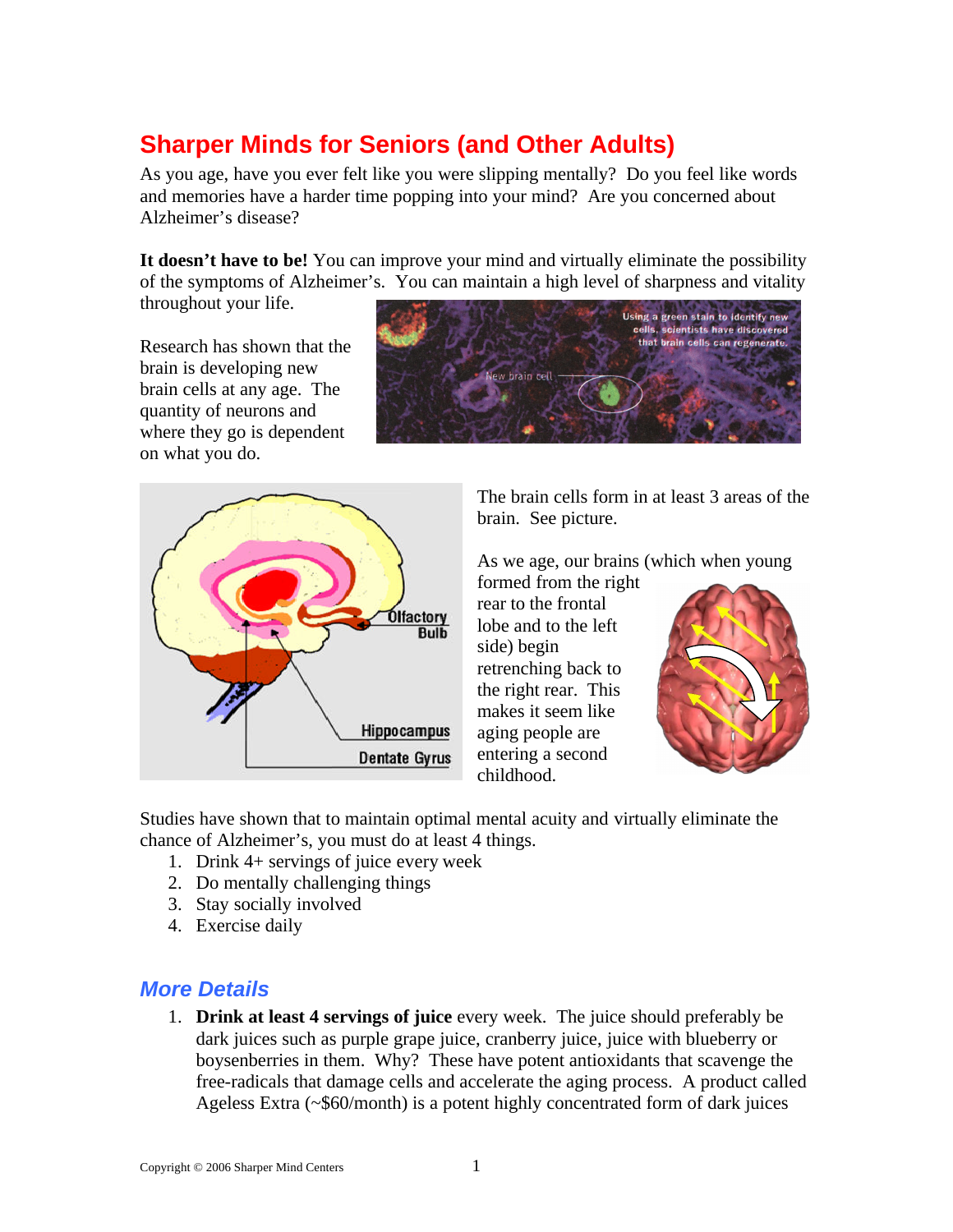developed to meet this need  $(1 oz = 10$  servings). http://www.oasislifesciences.com (Associate ID: 1141353)

- 2. **Doing mentally challenging tasks** stimulates the brain to grow new brain cells and pathways, circumventing damaged areas of the brain, creating a reserve of neurons. Autopsies have shown that the amyloidal plaques that are found frequently in the brains of Alzheimer's patients can also be found in patients that showed no signs of Alzheimer's. Those that didn't show symptoms had built up reserves of neurons that overcame the tendencies to dementia, forgetfulness and the other symptoms of Alzheimer's. Avoid watching TV as it is a brain suspender, not a stimulator. Taking classes in a local college; learning a foreign language can all be helpful. The Sharper Minds program is a very robust way to stimulate brain development and encourage cell growth. Use it or lose it!
- 3. **Exercise stimulates the flow of blood**, oxygen and nutrients to the brain and helps carry away waste and toxins from the brain. Walking is an excellent exercise for the elderly and should be done as many times during the week as possible, preferably every day. Breathe deeply when exercising to clear the lungs.
- 4. **Stay socially active** by volunteering, meeting and/or talking daily with friends, participating in community service, church, service organizations and/or other social activities. Talking stimulates the speech and language centers in the left hemisphere of the brain, the side that often ages more quickly than the right side. Choosing a rather secluded lifestyle at home may lead to depression, a sense of isolation and mental degradation.

# *Other Tips*

Other areas that you should consider incorporating include:

- **Nutritional supplementation**, esp. of vitamins and minerals. **Gingko Biloba** stimulates blood flow to the brain. Vitamin C is a powerful anti-oxidant. Flaxseed oil (potent source of Omega-3 Essential Fatty Acids) is a powerful anticancer agent that can also reduce bad cholesterol levels. Studies show these essential nutrients, often missing from the diet, support cardiovascular health and brain function as well as proper joint flexibility. Cayenne Pepper capsules also stimulate blood flow and help fight against harmful bacteria and viruses, esp. in the intestinal tract, reducing illness and/or its severity (the burning sensation from the cayenne usually stops within a week of taking it).
- **Eliminate harmful behaviors**, esp. smoking, drinking, stimulants.
- Go through a **detox process** regularly to reduce chemicals and heavy metals. The Memorial Sloan-Kettering Cancer Center discovered that 100% of cancers they surgically removed were loaded with pesticides, herbicides and heavy metals. As one ages, toxins build up over time and become more damaging. The best detox methods include sweating type saunas, using zeolite drops (i.e. Waiora http://www.mywaiora.com/205934) in conjunction with a vegetable juice fast (use V-8 for simplicity)) (see http://www.sharpermindcenters.com/detox and following pages for how to use), detox clays (such as Calcium Montmorillonite, see http://www.terramin.com or magnetic clays), do a another fasting detox protocol (for a structured plan, see http://edrm.isagenix.com). Expect some minor detox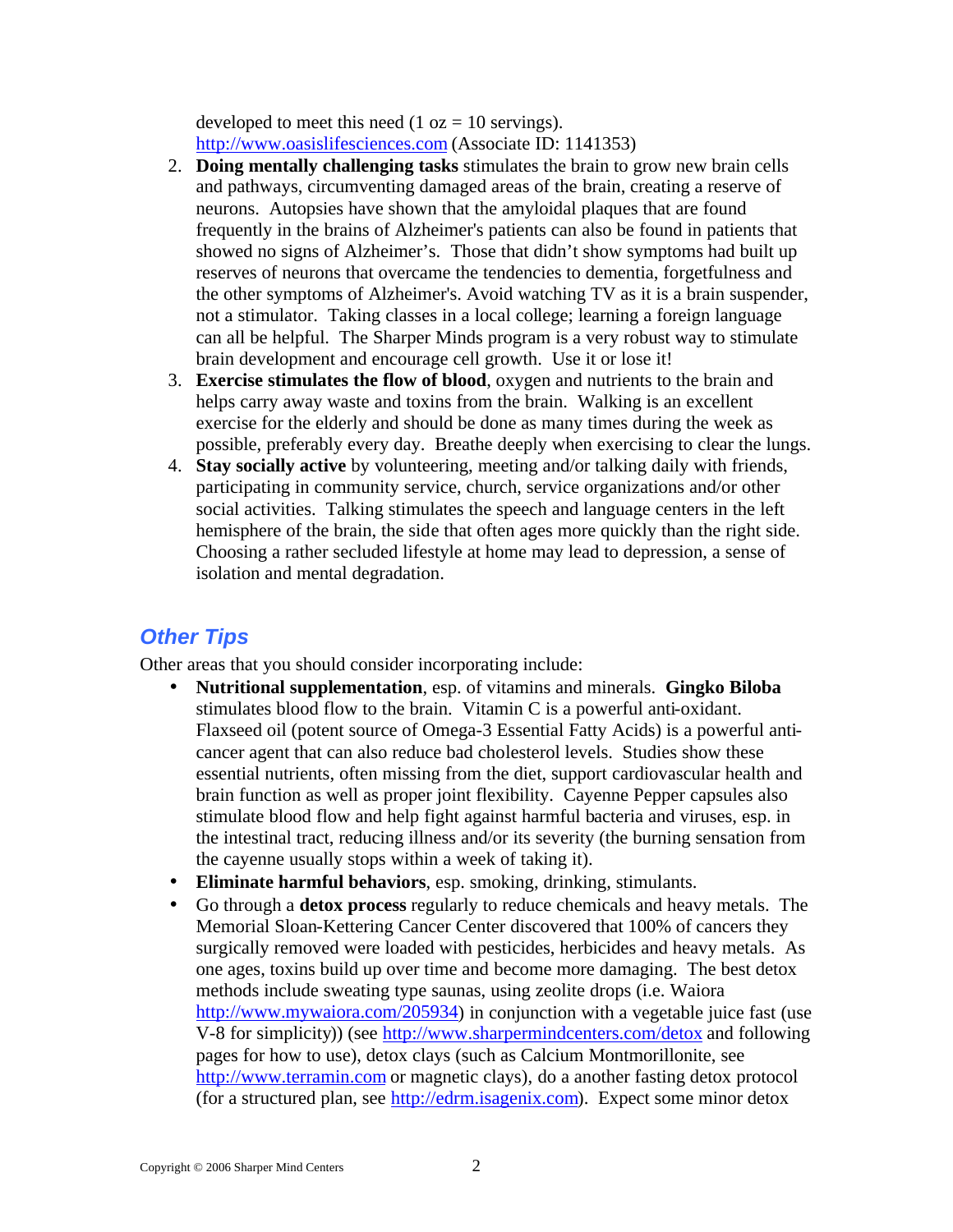side affects (i.e. headaches, other aches during the detox process until your body is cleansed)

- **Minimize use of conventional drugs**. Besides the expense, their side affects can often create complications that then require the usage of additional drugs with their side affects. Most health issues (including type-2 diabetes, high blood pressure, high cholesterol, and acid reflux) can be lifestyle controlled and making positive changes is more conducive to good health than taking medications and in many cases surgery (see www.NaturalCures.com).
- **Avoid vaccinations**, especially those that contain Thimerosal, a proven neurotoxin that contains mercury that is commonly used as a preservative in multi-dosage vials of vaccine (there is strong evidence that Thimerosal is the primary cause of autism).
- **Incorporate lifestyles changes** such as those taught through the NEWSTART (http://www.newstart.com) or CHIP programs (http://www.sdachip.org).

## *The Sharper Minds® program*

For the ultimate in brain-stimulating therapy, do the Sharper Minds program. This program uses a powerful synergistic blend of therapies to stimulate the brain to grow new nerve cells. It is so effective, that it has been used successful with several head trauma and stroke cases, and works at any age to slow down the affects of mental aging. There are seniors who noticed such an improvement in just 2 days of doing the exercises with their grandkids that they too wanted an equipment set they could use at home.

#### *Benefits may include:*

- Faster mental processing
- Better memory and recall
- Better hand-eye coordination
- Faster speech flow (less at loss for words)
- Quicker listening response
- Faster physical reaction time
- Reduced depression, anxiety
- Better sense of balance, reduced chance of falls
- Faster reading with greater comprehension
- Better eyesight tracking and ability to pull details from background
- Recovery or improvements of your prior mental capacity

The Sharper Minds program is simply a tool to help stimulate the mind to the highest levels of performance. It is not the end goal of itself.

#### *Equipment and Instructions*

The program includes quite a bit of equipment that when used with the included detailed instructions stimulate the mind through every sense except smell and taste. The exercises are fun, movement based doing-type exercises that when used together produce results faster and in a more lasting manner than doing the exercises separately. The movement